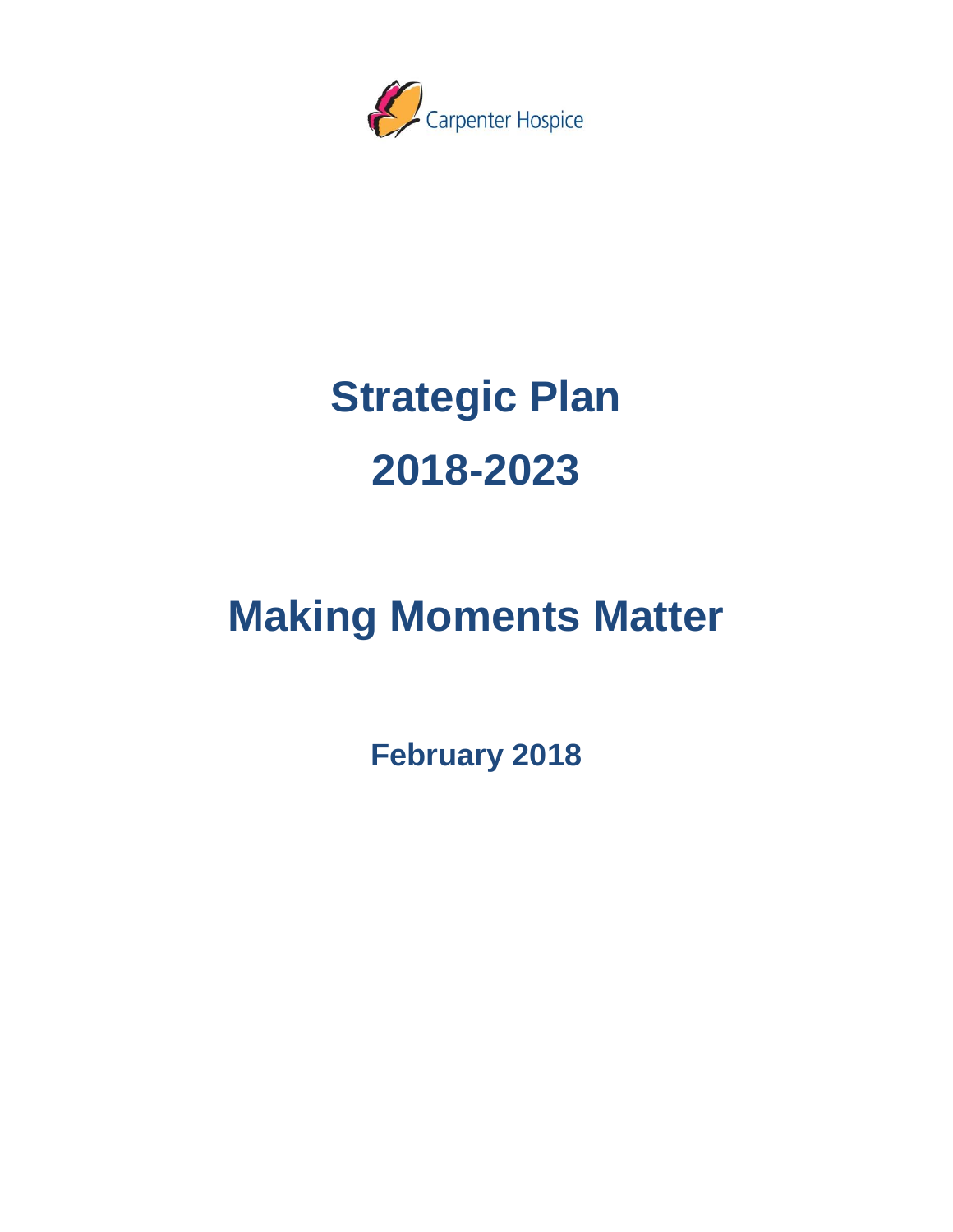# **Introduction**

This Strategic Plan sets out our vision, mission, philosophy of care, values, guiding principles, strategic priorities and goals that will guide the future direction of Carpenter Hospice as we continue to be a growing and important community palliative care resource for the residents of Burlington. It has been created through extensive background research into palliative care trends and issues and consultations with some 160 of our stakeholders, including family caregivers, physicians, donors, representatives from the HNHB LHIN Regional Palliative Care Network, staff, volunteers, board members and the MPP for Burlington.

#### **The Growing Importance of Palliative Care**

This is a pivotal time in the global, provincial and regional palliative care sector. Palliative care, and the role of hospices in particular, is becoming an increasingly important and growing part of the health system. The need for palliative care programs and services are increasing due to the aging and rapidly growing population in Burlington. The Ontario Ministry of Health and Long-Term Care has committed new funding to develop a more collaborative, stakeholder-driven system that wraps the delivery of palliative care around individuals with life-limiting illnesses and responds in a coordinated way to their personal goals and needs. The Hamilton Niagara Haldimand Brant Local Health Integration Network (LHIN) has identified improving palliative care as a priority for the Region, including a shift away from the existing predominantly hospital-based delivery system to residential hospice and in-home care.

#### **Our Place in the Community**

As a vital part of the Burlington community since 2002, Carpenter Hospice has supported more than 2,300 individuals, together with their families, in their end of life journeys. Over the years, we have established an excellent reputation in the community through our high quality services, strong leadership and our compassionate, competent and caring staff and volunteers. We have developed collaborative relationships with health system planners and service providers, community donors and fundraisers to improve and make more accessible the services we provide to our residents and their families. Our new resident care wing and renovations to our existing facility, that are underway and will be completed in 2018, will provide enhanced, state-of-the-art rooms for our residents to spend their final days with their families in an environment that is comfortable, peaceful and compassionate. The renovations will also provide additional space and facilities for our growing community outreach and bereavement programs for people managing grief and life-limiting illnesses at home.

# **Our Future Role**

Carpenter Hospice will be at the forefront in addressing the challenges and opportunities associated with improving the delivery of palliative care to meet the growing needs of Burlington residents. These considerations have given rise to our new vision, mission and strategic directions. Our vision reflects our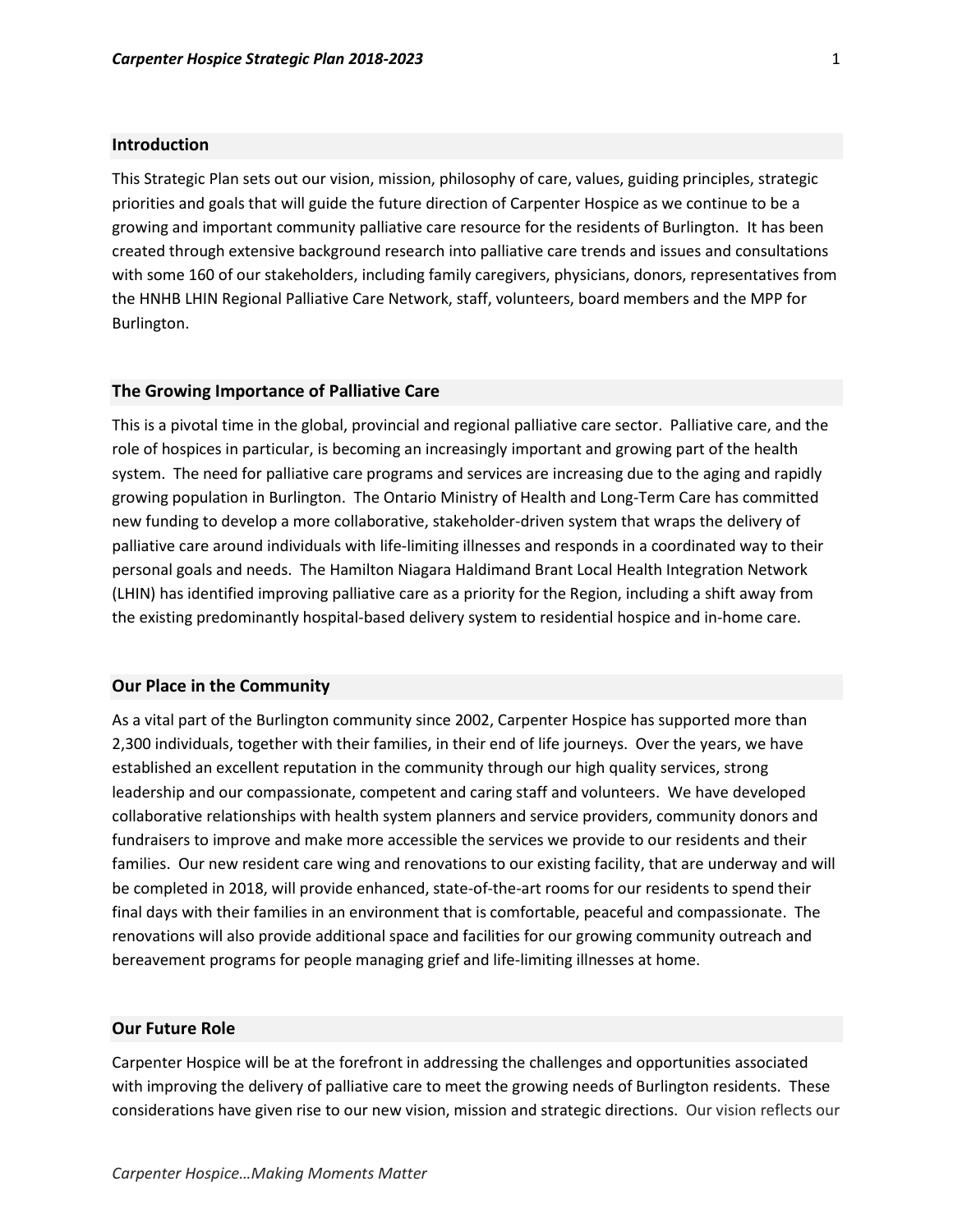## *Carpenter Hospice Strategic Plan 2018-2023* 2

aspirations for the future state of palliative care for residents in the City of Burlington over the next five to ten years. Our mission describes our role in achieving this vision in concert with other community and health system stakeholders. All of our initiatives and activities will be consistent with our philosophy of care, core values and guiding principles. Our strategic directions set out our priorities and goals for fulfilling our vision and mission. As in the past, our future success will depend greatly on the continued financial support and commitment from residents and businesses in our community.

# **Vision**

*To be an integral part of a caring and collaborative community that provides compassionate care for everyone on their palliative journey when and where needed*

#### **Mission**

*Carpenter Hospice is a centre of excellence providing residential and community-based palliative care that, in collaboration with community partners, enables Burlington residents and their families to experience a personal, dignified and meaningful palliative journey.*

# **Philosophy of Care**

We continue to embrace the philosophy of care of the *Canadian Hospice Palliative Care Association's Model to Guide Hospice Care* as revised in 2013. We recognize that when a cure is not possible, providing care and comfort is a priority. We appreciate the value of attending to the complex physical, emotional, social and spiritual needs of the individual along with their family members whether in hospice or at home. We view each person as having unique hopes, fears, expectations and desires. We provide compassionate, supportive palliative care that is client-centered, holistic and culturally sensitive.

## **Core Values**

We reaffirm our commitment to the following core values of the Canadian Hospice Palliative Care Association Model in the delivery of hospice palliative care:

- 1. Each person is a unique individual whose care is guided by quality of life as defined by the individual and her/his family.
- 2. Dying is part of living, and both living and dying provide opportunities for personal growth and self-actualization.
- 3. Caregivers enter into a therapeutic relationship with persons and families based on dignity and integrity.
- 4. A unified response to suffering strengthens communities.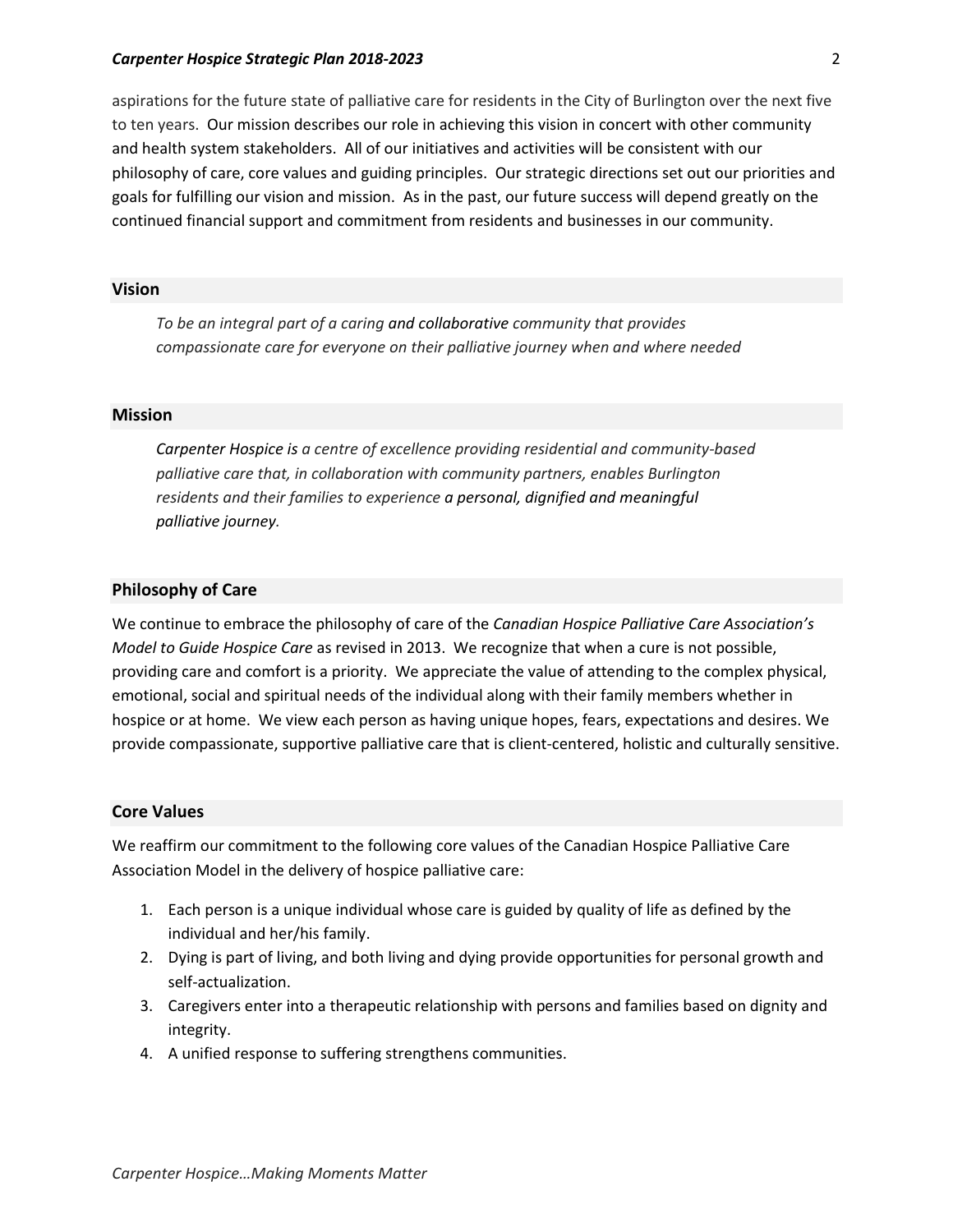# **Guiding Principles**

The following principles adapted in brief from the Canadian Hospice Palliative Care Association Model continue to guide all aspects of our delivery of hospice palliative care:

- 1. The person and family members are engaged in care that is sensitive to their personal, cultural and religious values, beliefs, practices and preparedness to deal with the dying process.
- 2. Our activities are guided by the ethical principles of autonomy, beneficence, non-maleficence, justice, truth-telling, research protocols and confidentiality.
- 3. Our standards of practice are based on nationally accepted principles and norms of practice and standards of professional conduct for each discipline.
- 4. Our care is delivered by a knowledgeable and skilled team of health care providers together with family members, friends and other caregivers in a circle of care around the individual.
- 5. Our activities ensure confidentiality, privacy, safety and security without coercion, discrimination, harassment or prejudice, undue risk or burden.
- 6. Individuals and families have equal access to hospice palliative care services when they need it.
- 7. Our financial, human, information technology, physical and community resources are sufficient to support our activities and our strategic and business plans.
- 8. Our community's needs for hospice palliative care are assessed and addressed through a collaborative effort among the organizations and services in the community.
- 9. We interact with legislators, policy makers, funders, other hospices, health professionals and the public to increase awareness of hospice palliative care activities and required resources.
- 10. New evidence-based knowledge and ongoing education of persons, families, caregivers and staff improve the quality of hospice palliative care.

# **Strategic Directions and Goals**

Our strategic directions and key goals for achieving our vision and mission over the next five years, in keeping with our philosophy of care, values and guiding principles, are set out below. These directions and goals will provide the framework for establishing our priorities, initiatives and operating plans for each year as we move toward achieving our ultimate goal and vision within available resources.

# **1. Provide an exemplary experience for our palliative care recipients and their families through our residential and outreach programs and services.**

Our first and foremost priority, and central to our mission as a centre of excellence, is that our residents and their families continue to receive the best possible care and experience as they move through their palliative journey from the time of the initial diagnosis of a life-limiting illness through outreach or residential therapies and care, end-of-life care and family bereavement. Along this pathway, we will seek to meet the desires and needs of peoples' wishes for as long as possible by building or enhancing outreach programs and services that best suit their needs. While we expect the total number of people that we serve to grow each year, over time, an increasing proportion of our services will be provided on an outreach basis and the proportion of people who spend their last days at home versus at the Hospital will increase significantly. Recognizing the limitations in government funding for our palliative care nurses and personal support workers, enhancing the valuable role of our volunteers will become ever more important in meeting the needs of our residential and outreach service recipients.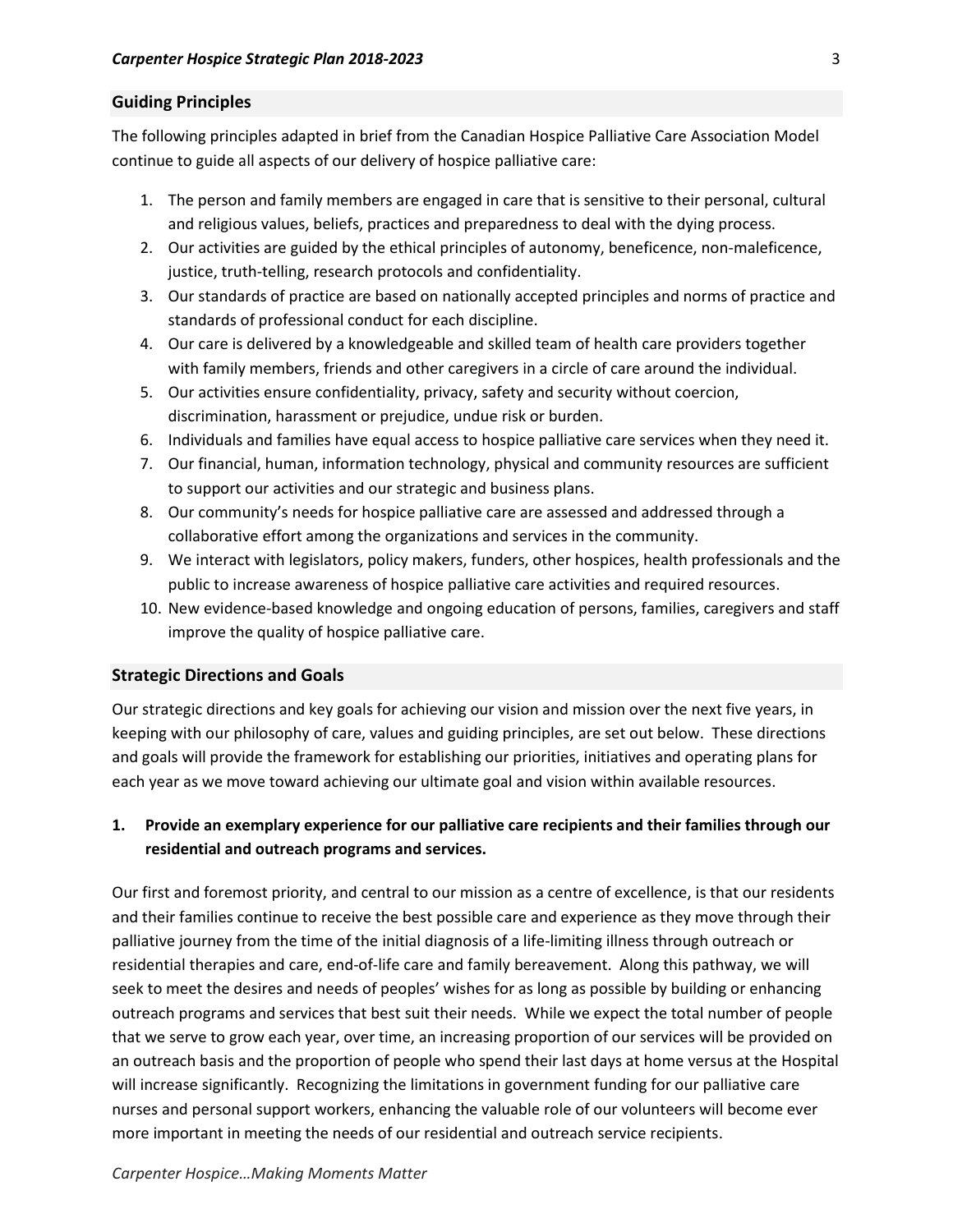**Goals:**

- Continue to provide high quality, compassionate and supportive care to meet the needs of the residents of Burlington in an uncompromising way
- Address the most urgent needs and gaps through our outreach programs in order to support and respect individuals and their families in their "choice" for setting of care and goals of care (such as respite, short-stay, wellness, day care, family caregiver support and education, family counselling and bereavement)
- Complete the upgrading and expansion of our facilities to provide a better experience in a homelike setting for our residents and support the growth of our outreach programs for our program participants
- Enhance and deepen the role and engagement of volunteers in meeting our resident, outreach and family needs
- **2. Be a leader in building and delivering an integrated and collaborative palliative care system in Burlington and the region.**

The improved coordination of palliative care services to provide the right care, in the right place and at the right time for individuals in Burlington and the region on their palliative journey continues to be a high priority. Some of the challenges include providing better access to palliative care services in the community, making the health system easier to navigate, providing continuity of care as people move between care settings and providing culturally sensitive services to an increasingly diverse population. Against this backdrop, people have overwhelmingly indicated their preference for spending their palliative journey at home or in a hospice rather than in a hospital setting as is currently the situation for a large majority of cases. The ultimate goals of our collaboration and coordination efforts will be to enable the development of a comprehensive, but not duplicated, range of programs and services that support the shift to hospice or in-home care throughout Burlington and the region. Given our ongoing constraints in funding and staff resources, our efforts and commitments toward this end will need to be undertaken within our capacity to do so.

# **Goals:**

- Become a focal point for helping individuals and service providers in navigating the palliative care system and in obtaining information and advice on the availability and suitability of palliative care programs, services and resources
- Be a recognized "expert" and leader in developing collaborative and coordinated initiatives and programs for the integration of palliative care programs and services
- Contribute to building palliative care programs and services that address the most important gaps and meet the greatest needs of individuals and their families while shifting delivery from hospital to community care
- Seek out opportunities for establishing pilot or ongoing new program or service initiatives with matching LHIN funds
- Advocate for and promote increased recognition and new government funding of palliative care in the health system with the LHIN and the Ministry of Health and Long-Term Care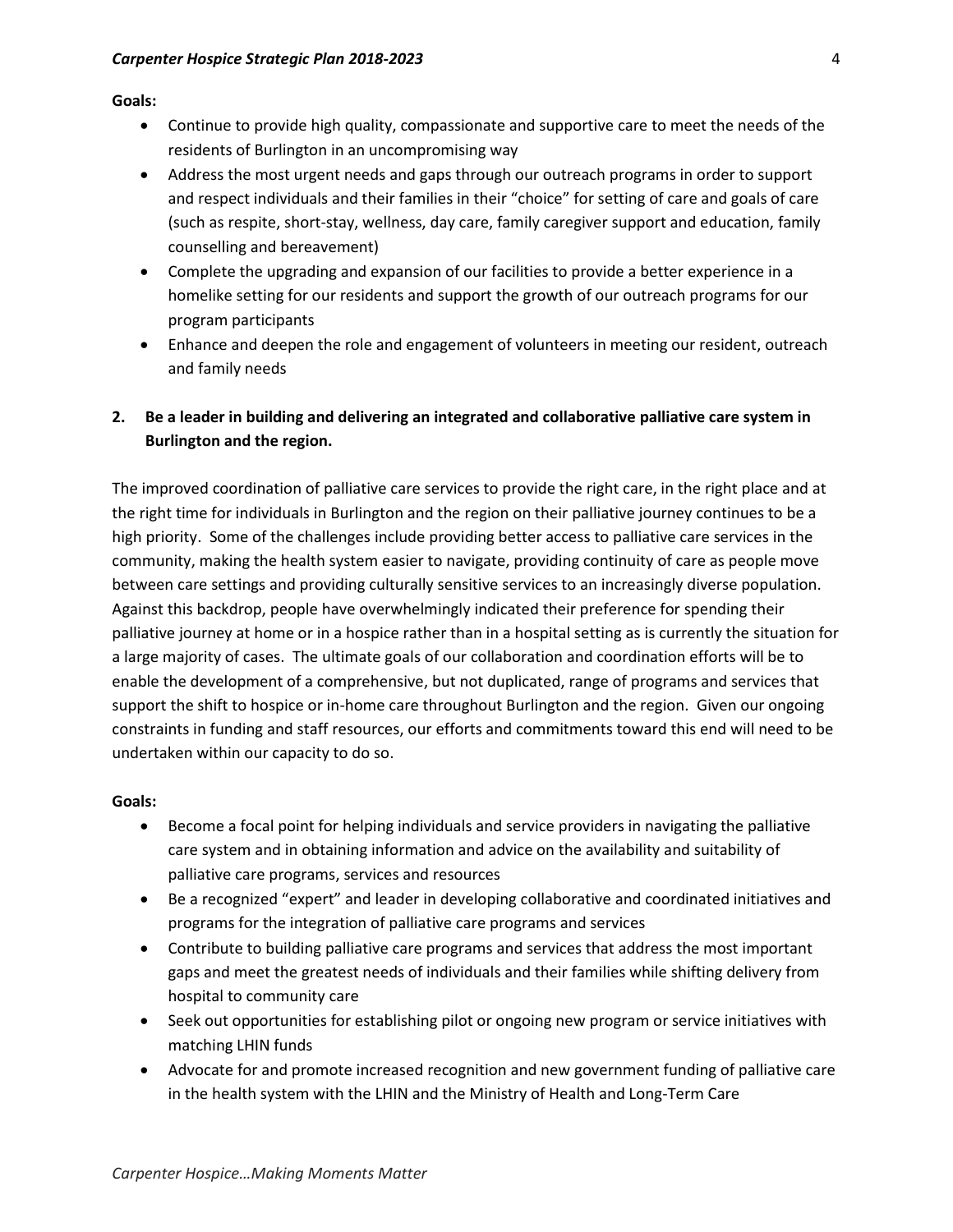# **3. Support continued advancements in palliative care through education, applied research and best practice development.**

As a centre of excellence, an essential part of our mission will be improving the delivery of palliative care through research and educational initiatives that benefit current and future generations in Burlington and other communities. We will accomplish this through such means as providing or supporting educational programs for the public, caregivers, primary care physicians, palliative care nurses, personal support workers, private nursing service agencies and families; mentoring other emerging hospices; and undertaking research in such areas as the development of best practices and outcome measures. Recognizing the limitations in our funding, we will seek out partnerships and special funding to leverage our educational and research efforts. While making a difference, these efforts will not compromise our primary goal of providing exemplary care and support to our residents, outreach program participants and their families.

# **Goals:**

- Each year, invest between 1% and 3% of our total donations received from individuals and businesses in the community into palliative care education and research projects with defined outcomes and benefits for people in Burlington and beyond
- Leverage our palliative care education and research efforts and resources through partnerships or collaborations with other service providers, educational institutions and experts, such as the LHIN, McMaster University and Hamilton Health Sciences
- **4. Ensure our long-term presence and sustainability in the community through a strong donor base and by playing a prominent role in healthy community initiatives.**

Community funding has been the single, most important reason that we continue to exist. The community of Burlington was the driving force in establishing Carpenter Hospice and, since our inception, has enabled us to offer services at no cost to our residents or outreach program participants and their families. In the future, a significant portion of our operating funding and the majority of our capital funding will need to come from the community and will be essential to our survival and growth. Although we hope that new government funding will be provided in line with the increasing importance of palliative care, it is not guaranteed and we will always need the strong support of our community and our donors. Our continued leadership role is also important to fulfilling the promise of Burlington becoming a truly Compassionate City. Maintaining the strong community presence required to meet our future funding needs and support community-wide initiatives will require the concerted efforts, leadership and commitment from our board members, managers, staff and volunteers.

# **Goals:**

 Develop new opportunities to successfully undertake the major fundraising initiatives that are required each year to sustain our programs and operations and to grow our outreach programs and services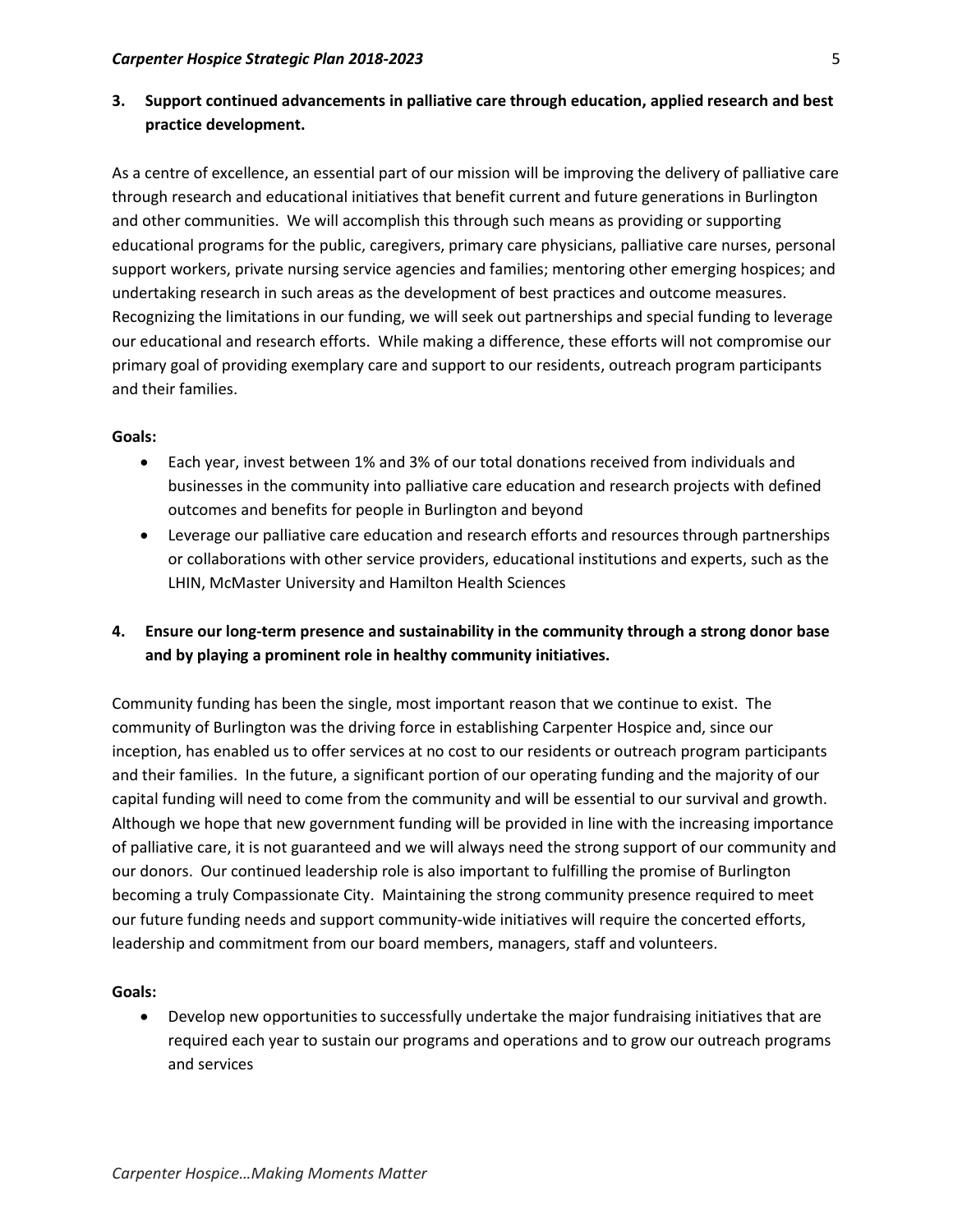# *Carpenter Hospice Strategic Plan 2018-2023* 6

- Continually build community awareness of our role and excellence in palliative care through our participation in community activities and our relationships with donors, community leaders, businesses and elected representatives at the local, provincial and federal levels
- Enhance the role and participation of board members, staff and volunteers in supporting community initiatives and advocating on behalf of the people we serve
- Continue to spearhead the City of Burlington Compassionate City Charter initiative and be a part of the social changes that will lead to Burlington becoming a compassionate city
- **5. Develop and maintain organizational excellence through strong governance, effective leadership, sound management practices and a collaborative learning and working environment for staff and volunteers.**

We will only achieve our vision, mission and goals if our organization is functioning as effectively and efficiently as possible. The Board will need to provide active and strong governance through continual self-examination and identifying ways of becoming more effective in fulfilling its role. The Executive Director will need to be supported by an organizational structure with sufficient management and staff resources in order to fulfill both the important external role and the internal responsibilities of this position. We will need to continue developing highly qualified, dedicated and caring staff and to grow our volunteer network in order to provide the front-line services for residents, outreach participants and their families.

# **Goals:**

- Continually improve our governance such as by periodically reviewing our board and committee structure, skills mix, functioning, policies and practices
- Develop and maintain an organizational structure and supporting infrastructure with the management and staff resources necessary for the fulfillment of our internal and external roles and responsibilities
- Enable the Executive Director to spend a significant amount of time on external priorities such as the integration of palliative care services for the community, promoting advancements in palliative care, fund development and the Compassionate City Charter
- Establish and maintain succession planning processes for board members, managers, staff and volunteers to ensure the continued supply of highly qualified, compassionate and motivated individuals that reflect the diversity of our community
- Identify and fulfill staff training and career development needs to benefit the individual and support the effective delivery of high quality services
- Develop outcome measures for evaluating and reporting on our performance to our stakeholders

# **Conclusion**

In preparing this plan, our research and consultations with stakeholders has demonstrated that we cannot stand still and rest on our past achievements. The world of palliative care, and the role and importance of hospices in the coordination and delivery of care, is rapidly changing for the better. Our